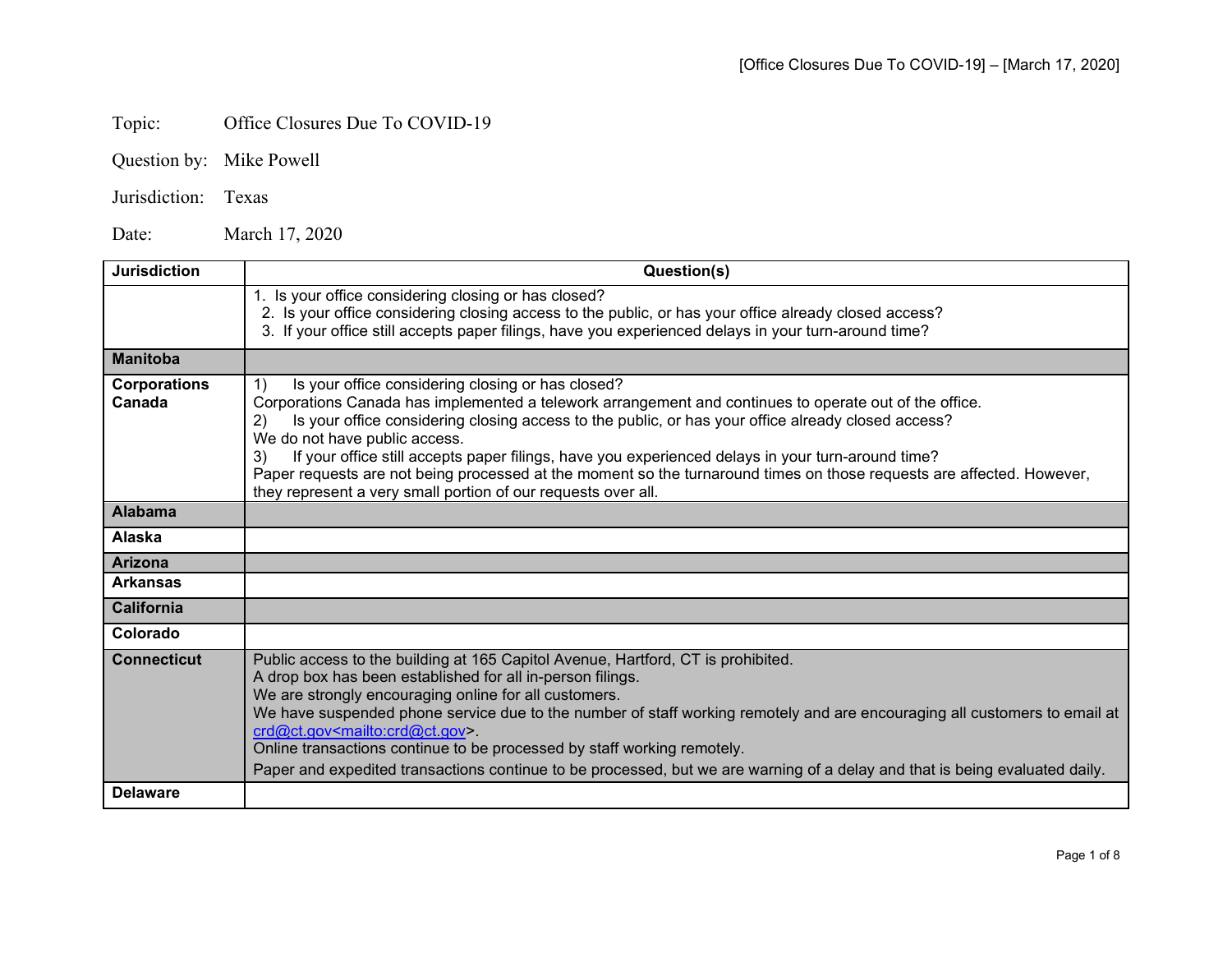| <b>Jurisdiction</b>            | Question(s)                                                                                                                                                                                                                                                                                                                                                                                                                                                                                                                                                                                                                                                                                                    |
|--------------------------------|----------------------------------------------------------------------------------------------------------------------------------------------------------------------------------------------------------------------------------------------------------------------------------------------------------------------------------------------------------------------------------------------------------------------------------------------------------------------------------------------------------------------------------------------------------------------------------------------------------------------------------------------------------------------------------------------------------------|
|                                | 1. Is your office considering closing or has closed?<br>2. Is your office considering closing access to the public, or has your office already closed access?<br>3. If your office still accepts paper filings, have you experienced delays in your turn-around time?                                                                                                                                                                                                                                                                                                                                                                                                                                          |
| <b>District of</b><br>Columbia | 1. Is your office considering closing or has closed?<br>We are open.                                                                                                                                                                                                                                                                                                                                                                                                                                                                                                                                                                                                                                           |
|                                | 1. Is your office considering closing access to the public, or has your office already closed access?<br>We are considering it but for now we are open for public access.                                                                                                                                                                                                                                                                                                                                                                                                                                                                                                                                      |
|                                | 1. If your office still accepts paper filings, have you experienced delays in your turn-around time?<br>Since some staff started teleworking it will affect turnaround for paper filings.                                                                                                                                                                                                                                                                                                                                                                                                                                                                                                                      |
| <b>Florida</b>                 |                                                                                                                                                                                                                                                                                                                                                                                                                                                                                                                                                                                                                                                                                                                |
| Georgia                        |                                                                                                                                                                                                                                                                                                                                                                                                                                                                                                                                                                                                                                                                                                                |
| <b>Hawaii</b>                  | 1. Is your office considering closing or has closed? The Business Registration Division staff will be working remotely from<br>March 20, 2020 until we are allowed back into our department building.<br>2. Is your office considering closing access to the public, or has your office already closed access? Our office doors to the<br>public will be closed from tomorrow, March 20, 2020 to April 3, 2020, tentatively.<br>1. If your office still accepts paper filings, have you experienced delays in your turn-around time? We are encouraging<br>online, Hawaii Business Express filings.<br>Mail, email and fax filings will be delayed and worked on after the staff returns back to the building. |
| Idaho                          |                                                                                                                                                                                                                                                                                                                                                                                                                                                                                                                                                                                                                                                                                                                |
| <b>Illinois</b>                |                                                                                                                                                                                                                                                                                                                                                                                                                                                                                                                                                                                                                                                                                                                |
| Indiana                        |                                                                                                                                                                                                                                                                                                                                                                                                                                                                                                                                                                                                                                                                                                                |
| Iowa                           | (Subject to Change but current plans)                                                                                                                                                                                                                                                                                                                                                                                                                                                                                                                                                                                                                                                                          |
|                                | lowa SOS will close our lobby to the public March 18 - 27. Filers are encouraged to use online filing or email to submit.                                                                                                                                                                                                                                                                                                                                                                                                                                                                                                                                                                                      |
|                                | We're still discussing how to handle payment for email submissions.                                                                                                                                                                                                                                                                                                                                                                                                                                                                                                                                                                                                                                            |
|                                | Most staff are still on site working - though some are being assigned equipment for home work daily.                                                                                                                                                                                                                                                                                                                                                                                                                                                                                                                                                                                                           |
| <b>Kansas</b>                  |                                                                                                                                                                                                                                                                                                                                                                                                                                                                                                                                                                                                                                                                                                                |
| Kentucky                       |                                                                                                                                                                                                                                                                                                                                                                                                                                                                                                                                                                                                                                                                                                                |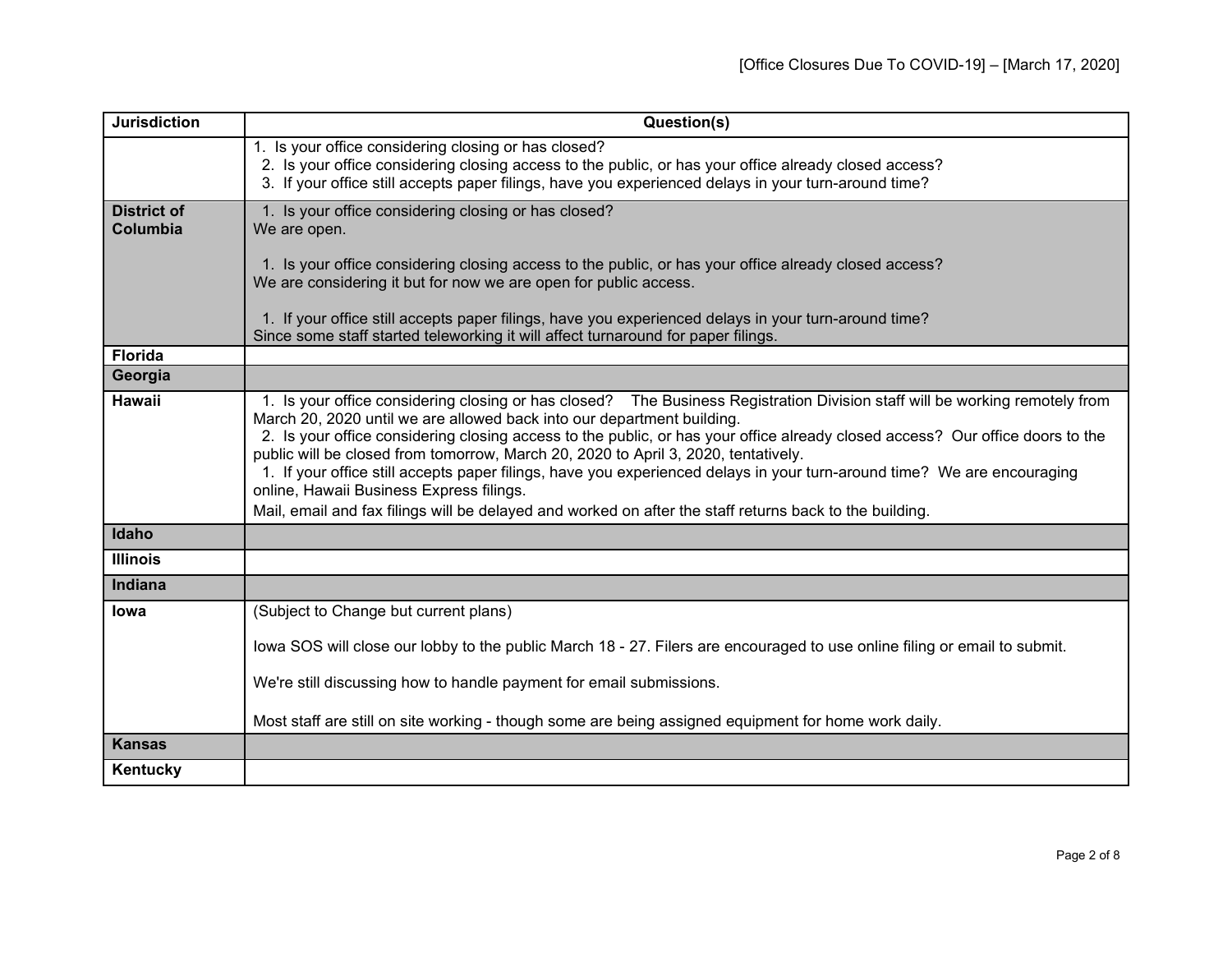| <b>Jurisdiction</b>  | Question(s)                                                                                                                                                                                                                                                                                                                                                                                                                                                                                                                                                                                                                                                                                                                                                                                                                                                                                                         |
|----------------------|---------------------------------------------------------------------------------------------------------------------------------------------------------------------------------------------------------------------------------------------------------------------------------------------------------------------------------------------------------------------------------------------------------------------------------------------------------------------------------------------------------------------------------------------------------------------------------------------------------------------------------------------------------------------------------------------------------------------------------------------------------------------------------------------------------------------------------------------------------------------------------------------------------------------|
|                      | 1. Is your office considering closing or has closed?<br>2. Is your office considering closing access to the public, or has your office already closed access?<br>3. If your office still accepts paper filings, have you experienced delays in your turn-around time?                                                                                                                                                                                                                                                                                                                                                                                                                                                                                                                                                                                                                                               |
| Louisiana            | 1. Is your office considering closing or has closed?<br>Our office has not closed, but on-site, we are working with a "sized down/rotating staff" with half working remotely from home,<br>and 1/2 in office. They will rotate on a weekly basis. That scenario is for paper filers. The online staff is all working remotely<br>from home.<br>2. Is your office considering closing access to the public, or has your office already closed access?<br>We have already closed our Customer Service window to the public.<br>3. If your office still accepts paper filings, have you experienced delays in your turn-around time?<br>We do still accept paper filings from some parishes. We have not noticed any issues with our mail delivery at this point, but<br>because we are working with a split staff, the number of filers for paper on-site is halved, so we do expect an increased<br>processing time. |
| <b>Maine</b>         |                                                                                                                                                                                                                                                                                                                                                                                                                                                                                                                                                                                                                                                                                                                                                                                                                                                                                                                     |
| <b>Maryland</b>      |                                                                                                                                                                                                                                                                                                                                                                                                                                                                                                                                                                                                                                                                                                                                                                                                                                                                                                                     |
| <b>Massachusetts</b> | Is your office considering closing or has closed?<br>$\left( \begin{matrix} 1 \end{matrix} \right)$<br>Right now our offices are open. The public is permitted to come up in intervals. We have seen an enormous decrease in the<br>amount of public coming into the building. We have set up about half the staff with the ability to work from home.<br>Is your office considering closing access to the public, or has your office already closed access?<br>2)<br>See the above answers.<br>If your office still accepts paper filings, have you experienced delays in your turn-around time?<br>3)<br>At this time there has been no delay in paper filings. All filings may be made electronically.                                                                                                                                                                                                           |
| <b>Michigan</b>      | In Michigan, effective at 8:00 a.m. EDT on Monday, March 16, 2020, the Corporations, Securities & Commercial Licensing<br>Bureau was closed to public visitors and walk-in customers until further notice.<br>If customers need to submit a document that cannot be submitted online, they should email the completed document to<br>LARA-CSCL-CorpsEFile@michigan.gov <mailto:lara-cscl-corpsefile@michigan.gov>. The customer will receive<br/>instructions to pay the applicable filing fees. We have a payment portal with our payment processor that allows customers to<br/>charge themselves the filing fee and pay using a debit or credit card.<br/>Paper filings are continuing to be received via mail.</mailto:lara-cscl-corpsefile@michigan.gov>                                                                                                                                                       |
| <b>Minnesota</b>     |                                                                                                                                                                                                                                                                                                                                                                                                                                                                                                                                                                                                                                                                                                                                                                                                                                                                                                                     |
| <b>Mississippi</b>   |                                                                                                                                                                                                                                                                                                                                                                                                                                                                                                                                                                                                                                                                                                                                                                                                                                                                                                                     |
| <b>Missouri</b>      |                                                                                                                                                                                                                                                                                                                                                                                                                                                                                                                                                                                                                                                                                                                                                                                                                                                                                                                     |
| <b>Montana</b>       |                                                                                                                                                                                                                                                                                                                                                                                                                                                                                                                                                                                                                                                                                                                                                                                                                                                                                                                     |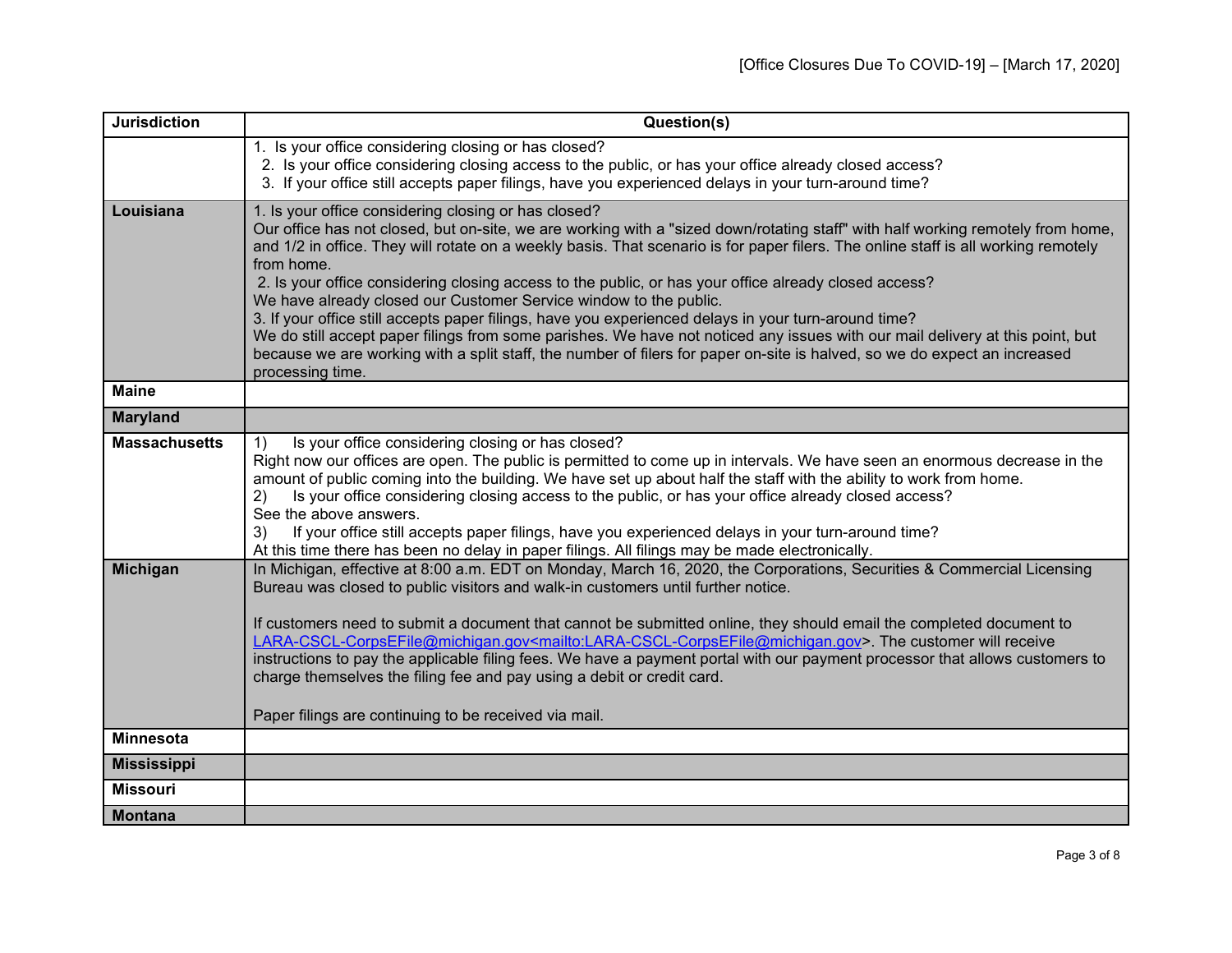| <b>Jurisdiction</b>  | Question(s)                                                                                                                                                                                                                                                                                                                                                                                                                                                                                                                                                                                                                                                                                                                                                                                                                                                                                                                                                                                                                                                                                                                                                                                                                                                                                                                                                                                                                                                                                                                                   |
|----------------------|-----------------------------------------------------------------------------------------------------------------------------------------------------------------------------------------------------------------------------------------------------------------------------------------------------------------------------------------------------------------------------------------------------------------------------------------------------------------------------------------------------------------------------------------------------------------------------------------------------------------------------------------------------------------------------------------------------------------------------------------------------------------------------------------------------------------------------------------------------------------------------------------------------------------------------------------------------------------------------------------------------------------------------------------------------------------------------------------------------------------------------------------------------------------------------------------------------------------------------------------------------------------------------------------------------------------------------------------------------------------------------------------------------------------------------------------------------------------------------------------------------------------------------------------------|
|                      | 1. Is your office considering closing or has closed?<br>2. Is your office considering closing access to the public, or has your office already closed access?<br>3. If your office still accepts paper filings, have you experienced delays in your turn-around time?                                                                                                                                                                                                                                                                                                                                                                                                                                                                                                                                                                                                                                                                                                                                                                                                                                                                                                                                                                                                                                                                                                                                                                                                                                                                         |
| <b>Nebraska</b>      |                                                                                                                                                                                                                                                                                                                                                                                                                                                                                                                                                                                                                                                                                                                                                                                                                                                                                                                                                                                                                                                                                                                                                                                                                                                                                                                                                                                                                                                                                                                                               |
| <b>Nevada</b>        |                                                                                                                                                                                                                                                                                                                                                                                                                                                                                                                                                                                                                                                                                                                                                                                                                                                                                                                                                                                                                                                                                                                                                                                                                                                                                                                                                                                                                                                                                                                                               |
| <b>New Hampshire</b> | We are closing our Customer Service Lobby until further notice. In person services will be by appointment only. Filers with<br>ACH accounts are now permitted/encouraged to submit documents and certified copy orders by email. Approximately half of<br>our staff is working remotely. See our public notice below.                                                                                                                                                                                                                                                                                                                                                                                                                                                                                                                                                                                                                                                                                                                                                                                                                                                                                                                                                                                                                                                                                                                                                                                                                         |
|                      | Customers wishing to do business with the NH Corporations Divisions are encouraged to consult the Secretary of State's<br>website at<br>https://nam12.safelinks.protection.outlook.com/?url=http%3A%2F%2Fsos.nh.gov&data=02%7C01%7Cpviverto%40azso<br>s.gov%7Cfd73142f70824c95c48508d7cceb94c9%7Cb4494a03f26d475dba4139871e763531%7C1%7C0%7C637203184511<br>099946&sdata=Ut7Zmj5iNWSsEg%2Bcd%2B8%2BbQH7yll6wXxiGOYmAY6I7%2FQ%3D&reserved=0 and to use<br>the NH Quickstart business portal at<br>https://nam12.safelinks.protection.outlook.com/?url=https%3A%2F%2Fquickstart.sos.nh.gov%2Fonline%2FAccount%2FLand<br>ingPage&data=02%7C01%7Cpviverto%40azsos.gov%7Cfd73142f70824c95c48508d7cceb94c9%7Cb4494a03f26d475d<br>ba4139871e763531%7C1%7C0%7C637203184511109931&sdata=N8V216YIPEIUsvQwvhVVIdGSktxqdJwAnHP%2BG<br>dTNUMo%3D&reserved=0 to register a business, file annual reports, update information, and obtain certificates of good<br>standing.<br>Filings that cannot be completed online can be mailed or submitted into a drop box which will be located at the outside<br>entrance of the Secretary of State's Corporation Division, located in the State House Annex at 25 Capitol Street in Concord,<br>NH 03301. Over-the-counter regular and expedited services at our Customer Service Lobby in the State House Annex shall<br>only be available by appointment until further notice.<br>Customers with urgent matters who require in-person services for business-related filings and certifications are asked to make |
|                      | an appointment by phone at least 24 hours prior to their desired visit by calling (603) 271-3244. Appointments will be<br>accepted Monday through Friday, 8:30 a.m. to 4:00 p.m.<br>All in-person SBA Information sessions are suspended until further notice.<br>Staff members will be available Monday through Friday, 8:00 a.m. to 4:30 p.m. to assist customers over the phone at 603-                                                                                                                                                                                                                                                                                                                                                                                                                                                                                                                                                                                                                                                                                                                                                                                                                                                                                                                                                                                                                                                                                                                                                    |
|                      | 271-3246 or via email at corporate@sos.nh.gov <mailto:corporate@sos.nh.gov>.</mailto:corporate@sos.nh.gov>                                                                                                                                                                                                                                                                                                                                                                                                                                                                                                                                                                                                                                                                                                                                                                                                                                                                                                                                                                                                                                                                                                                                                                                                                                                                                                                                                                                                                                    |
| <b>New Jersey</b>    |                                                                                                                                                                                                                                                                                                                                                                                                                                                                                                                                                                                                                                                                                                                                                                                                                                                                                                                                                                                                                                                                                                                                                                                                                                                                                                                                                                                                                                                                                                                                               |
| <b>New Mexico</b>    |                                                                                                                                                                                                                                                                                                                                                                                                                                                                                                                                                                                                                                                                                                                                                                                                                                                                                                                                                                                                                                                                                                                                                                                                                                                                                                                                                                                                                                                                                                                                               |
| <b>New York</b>      |                                                                                                                                                                                                                                                                                                                                                                                                                                                                                                                                                                                                                                                                                                                                                                                                                                                                                                                                                                                                                                                                                                                                                                                                                                                                                                                                                                                                                                                                                                                                               |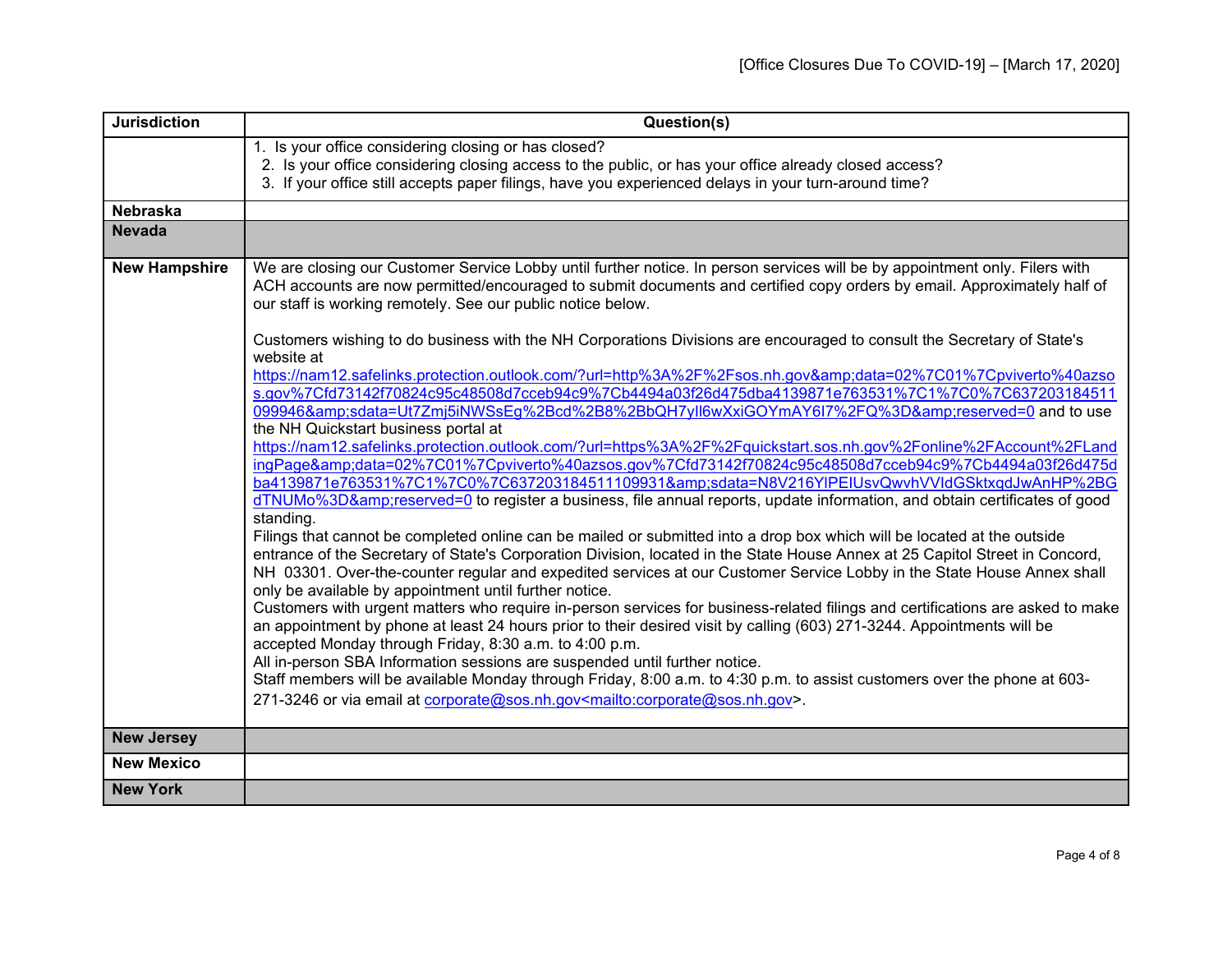| <b>Jurisdiction</b>   | Question(s)                                                                                                                                                                                                                                                                                                                                                                                                                                                                                                                                                                                                                                                               |
|-----------------------|---------------------------------------------------------------------------------------------------------------------------------------------------------------------------------------------------------------------------------------------------------------------------------------------------------------------------------------------------------------------------------------------------------------------------------------------------------------------------------------------------------------------------------------------------------------------------------------------------------------------------------------------------------------------------|
|                       | 1. Is your office considering closing or has closed?<br>2. Is your office considering closing access to the public, or has your office already closed access?<br>3. If your office still accepts paper filings, have you experienced delays in your turn-around time?                                                                                                                                                                                                                                                                                                                                                                                                     |
| <b>North Carolina</b> | 1. Is your office considering closing or has closed? Not at this time.                                                                                                                                                                                                                                                                                                                                                                                                                                                                                                                                                                                                    |
|                       | 2. Is your office considering closing access to the public, or has your office already closed access?<br>I do believe we may be closing to the public, but that is only wishsay.                                                                                                                                                                                                                                                                                                                                                                                                                                                                                          |
|                       | 3. If your office still accepts paper filings, have you experienced delays in your turn?around time?<br>We do still accept paper filings. We were already on a longer than usual turn-around before the COVID-19, this will make is<br>much longer as the examiners begin to telework. We do advocate on our website to submit documents online.                                                                                                                                                                                                                                                                                                                          |
|                       | North Carolina Update                                                                                                                                                                                                                                                                                                                                                                                                                                                                                                                                                                                                                                                     |
|                       | The NC Secretary of State's Office will be closing their doors to the public at 4 p.m. on Friday March 20th until further notice.<br>Telephone numbers will be posted on the door and website for emergency situations. Until the Governor closes all State<br>buildings, an appointment will be made, where we will take the documents at the door and the customer will be called for<br>pickup. Emergency situations may arise for authentications (funeral homes) and mergers.<br>Some of our staff are teleworking and will continue to process online submission even if the Governor shuts down all State<br>agencies.                                             |
| <b>North Dakota</b>   | 1. Is your office considering closing or has closed?<br>Our office is still open. We are having discussions about preparations in case that changes.                                                                                                                                                                                                                                                                                                                                                                                                                                                                                                                      |
|                       | 1. Is your office considering closing access to the public, or has your office already closed access?<br>Access is still open to the public. We are in the capitol building, and will likely be looking to the Governor's lead.                                                                                                                                                                                                                                                                                                                                                                                                                                           |
|                       | 1. If your office still accepts paper filings, have you experienced delays in your turn-around time?<br>We still have full staff in the office and are accepting paper, with no delays.                                                                                                                                                                                                                                                                                                                                                                                                                                                                                   |
| Ohio                  | Ohio has not closed our office, but we are getting employees set up with the ability to work from home - some have already<br>started that and I expect more by the end of this week. The walk-in center is not accepting customers inside, but we are still<br>providing all services and customers have the ability to leave documents in a drop box at the door. We will process and<br>return documents by mail.<br>We still accept paper filings, and so far have not had a delay in processing time, but our paper volume is only 14% so with<br>staff in the office we should be able to manage the volume, especially as we will likely see a decline in filings. |
| <b>Oklahoma</b>       |                                                                                                                                                                                                                                                                                                                                                                                                                                                                                                                                                                                                                                                                           |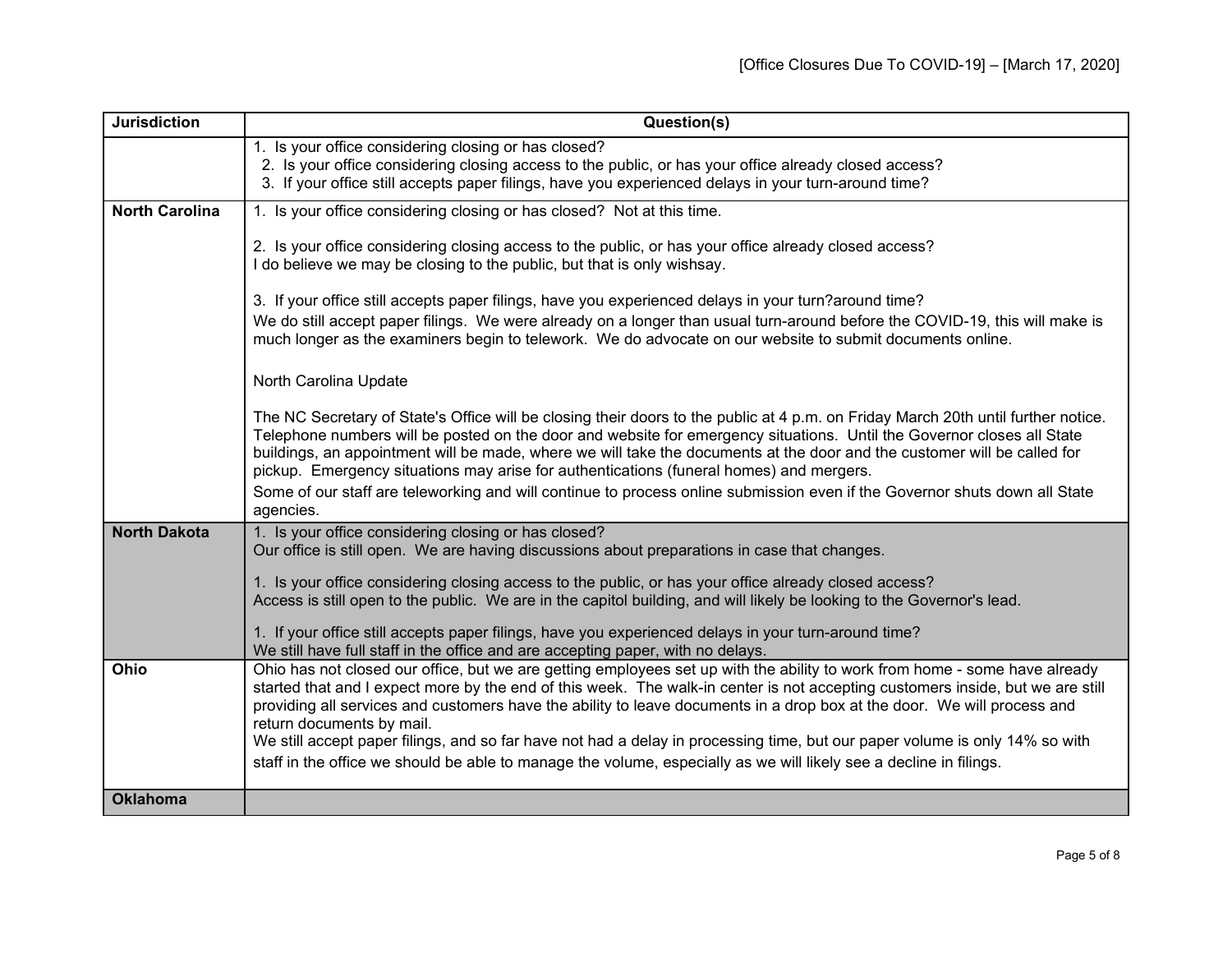| <b>Jurisdiction</b>   | Question(s)                                                                                                                                                                                                                                                                                                                                                                                                                                                                                                                                                                                                                                                                                                                                                                                                                                                                                                                                                                                                                                                                                                                                                                                                                                                                                                                                                                                                                                                                                                                                                                            |
|-----------------------|----------------------------------------------------------------------------------------------------------------------------------------------------------------------------------------------------------------------------------------------------------------------------------------------------------------------------------------------------------------------------------------------------------------------------------------------------------------------------------------------------------------------------------------------------------------------------------------------------------------------------------------------------------------------------------------------------------------------------------------------------------------------------------------------------------------------------------------------------------------------------------------------------------------------------------------------------------------------------------------------------------------------------------------------------------------------------------------------------------------------------------------------------------------------------------------------------------------------------------------------------------------------------------------------------------------------------------------------------------------------------------------------------------------------------------------------------------------------------------------------------------------------------------------------------------------------------------------|
|                       | 1. Is your office considering closing or has closed?<br>2. Is your office considering closing access to the public, or has your office already closed access?<br>3. If your office still accepts paper filings, have you experienced delays in your turn-around time?                                                                                                                                                                                                                                                                                                                                                                                                                                                                                                                                                                                                                                                                                                                                                                                                                                                                                                                                                                                                                                                                                                                                                                                                                                                                                                                  |
| Oregon                | We in Oregon have already closed our public facing counter. We are currently allowing service companies and law firms to<br>make appointments for once daily drop-off/pickup. Staff meet them in our lobby for this purpose. We have set up a station<br>outside our entrance that is stocked with forms and envelopes, which can be submitted through the mail slot in our door.<br>We have a limited number of laptops in agency possession, some of which are being configured for use by Division<br>employees whose skill level and work type allows them to work from home. We are considering additional options, should the<br>building close.                                                                                                                                                                                                                                                                                                                                                                                                                                                                                                                                                                                                                                                                                                                                                                                                                                                                                                                                 |
| Pennsylvania          |                                                                                                                                                                                                                                                                                                                                                                                                                                                                                                                                                                                                                                                                                                                                                                                                                                                                                                                                                                                                                                                                                                                                                                                                                                                                                                                                                                                                                                                                                                                                                                                        |
| <b>Rhode Island</b>   | * All walk-in services have been suspended until further notice.<br>Customers are encouraged to use the new Business Services<br>website <https: ?url="https%3A%2F%2Fwww.sos.ri.gov%2Fdivisions%2Fbusiness-&lt;br" nam12.safelinks.protection.outlook.com="">services&amp;data=02%7C01%7Cpviverto%40azsos.gov%7C56fde7345ceb450383af08d7cb636b29%7Cb4494a03f26d475<br/>dba4139871e763531%7C1%7C0%7C637201500194320818&amp;sdata=7zlPubV4iZrErQwsww%2FZM8nrBscNoR%2Be0H<br/>nj4IQzxTU%3D&amp;reserved=0&gt; to register their business, file annual reports, update information and obtain letters of good<br/>standing.<br/>Filings that cannot be processed online can be mailed or submitted by using a new drop box that has been installed at<br/>148 West River Street, Providence, RI.<br/>Limited in-person service is available by appointment. To schedule an appointment call (401) 222-3040.<br/>Appointments will be accepted Monday through Friday, 8:30 a.m. to 4:30 p.m.<br/>All in-person Notary Public trainings are suspended until further notice.<br/>All in-person SCORE mentoring sessions are suspended until further notice.<br/>Business Services staff will be available Monday through Friday, 8:30 a.m. to 4:30 p.m. to assist customers over the<br/>phone at (401) 222-3040 or via email at corporations@sos.ri.gov<mailto:corporations@sos.ri.gov>.<br/>These policies are being evaluated daily as the coronavirus situation in Rhode Island continues to evolve and more<br/>information becomes available.</mailto:corporations@sos.ri.gov></https:> |
| <b>South Carolina</b> | South Carolina office remains open, but customers are now required to drop off filings to be emailed or mailed if they choose<br>not to file online for UCC or Corp filings.                                                                                                                                                                                                                                                                                                                                                                                                                                                                                                                                                                                                                                                                                                                                                                                                                                                                                                                                                                                                                                                                                                                                                                                                                                                                                                                                                                                                           |
| <b>South Dakota</b>   |                                                                                                                                                                                                                                                                                                                                                                                                                                                                                                                                                                                                                                                                                                                                                                                                                                                                                                                                                                                                                                                                                                                                                                                                                                                                                                                                                                                                                                                                                                                                                                                        |
| <b>Tennessee</b>      |                                                                                                                                                                                                                                                                                                                                                                                                                                                                                                                                                                                                                                                                                                                                                                                                                                                                                                                                                                                                                                                                                                                                                                                                                                                                                                                                                                                                                                                                                                                                                                                        |
| <b>Texas</b>          |                                                                                                                                                                                                                                                                                                                                                                                                                                                                                                                                                                                                                                                                                                                                                                                                                                                                                                                                                                                                                                                                                                                                                                                                                                                                                                                                                                                                                                                                                                                                                                                        |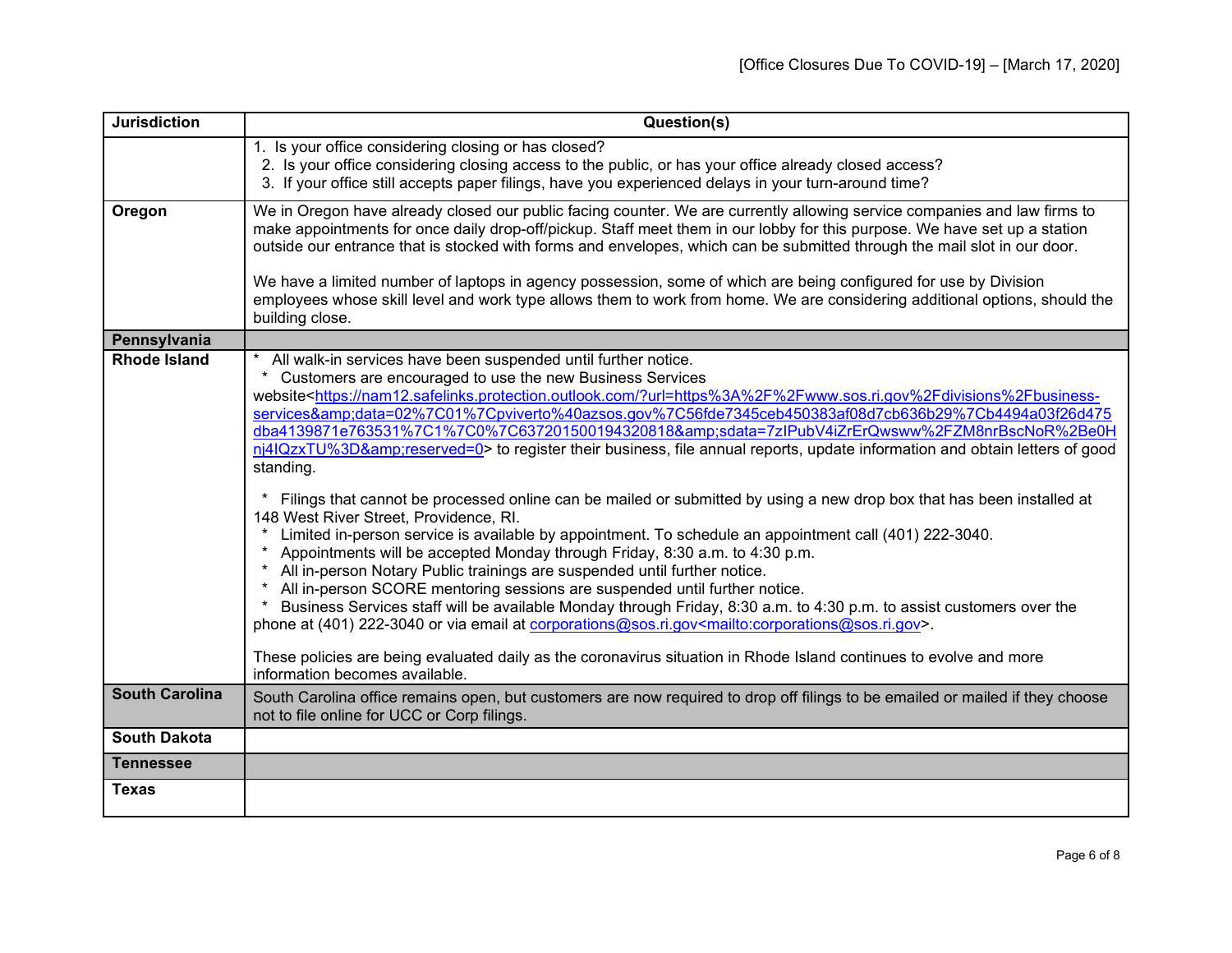| <b>Jurisdiction</b>  | Question(s)                                                                                                                                                                                                                                                                                                                                                                                                                                                                          |
|----------------------|--------------------------------------------------------------------------------------------------------------------------------------------------------------------------------------------------------------------------------------------------------------------------------------------------------------------------------------------------------------------------------------------------------------------------------------------------------------------------------------|
|                      | 1. Is your office considering closing or has closed?<br>2. Is your office considering closing access to the public, or has your office already closed access?<br>3. If your office still accepts paper filings, have you experienced delays in your turn-around time?                                                                                                                                                                                                                |
| <b>Utah</b>          | Prior to today, Utah's response to COVID-19 has been to establish teleworking for staff and to encourage the public to utilize<br>our online services but have accepted paper filings and state offices had remained open. Turn around time had not been<br>affected. About two hours ago, Utah experienced a 5.7 magnitude earthquake which has closed all state offices as they asses<br>the damage. We anticipate that we will be up and running again soon. Are locusts next? :) |
| <b>Vermont</b>       |                                                                                                                                                                                                                                                                                                                                                                                                                                                                                      |
| Virginia             |                                                                                                                                                                                                                                                                                                                                                                                                                                                                                      |
| Washington           |                                                                                                                                                                                                                                                                                                                                                                                                                                                                                      |
| <b>West Virginia</b> |                                                                                                                                                                                                                                                                                                                                                                                                                                                                                      |
| <b>Wisconsin</b>     |                                                                                                                                                                                                                                                                                                                                                                                                                                                                                      |
| Wyoming              |                                                                                                                                                                                                                                                                                                                                                                                                                                                                                      |

## **Additional comments:**

## **Full text of email:**

Hello all,

The following questions are being sent on behalf of Mike Powell, Deputy Director, Business & Public Filings Division, Texas SOS:

- 1. Is your office considering closing or has closed?
- 2. Is your office considering closing access to the public, or has your office already closed access?
- 3. If your office still accepts paper filings, have you experienced delays in your turn-around time?

Thanks in advance. Stay healthy and safe!

[A close up of a logo Description automatically generated] Patricia A. Viverto Director of Business Services Arizona Secretary of State

Email: [pviverto@azsos.gov<mailto:pviverto@azsos.gov>](mailto:pviverto@azsos.gov%3cmailto:pviverto@azsos.gov) Office: (602) 542-3060